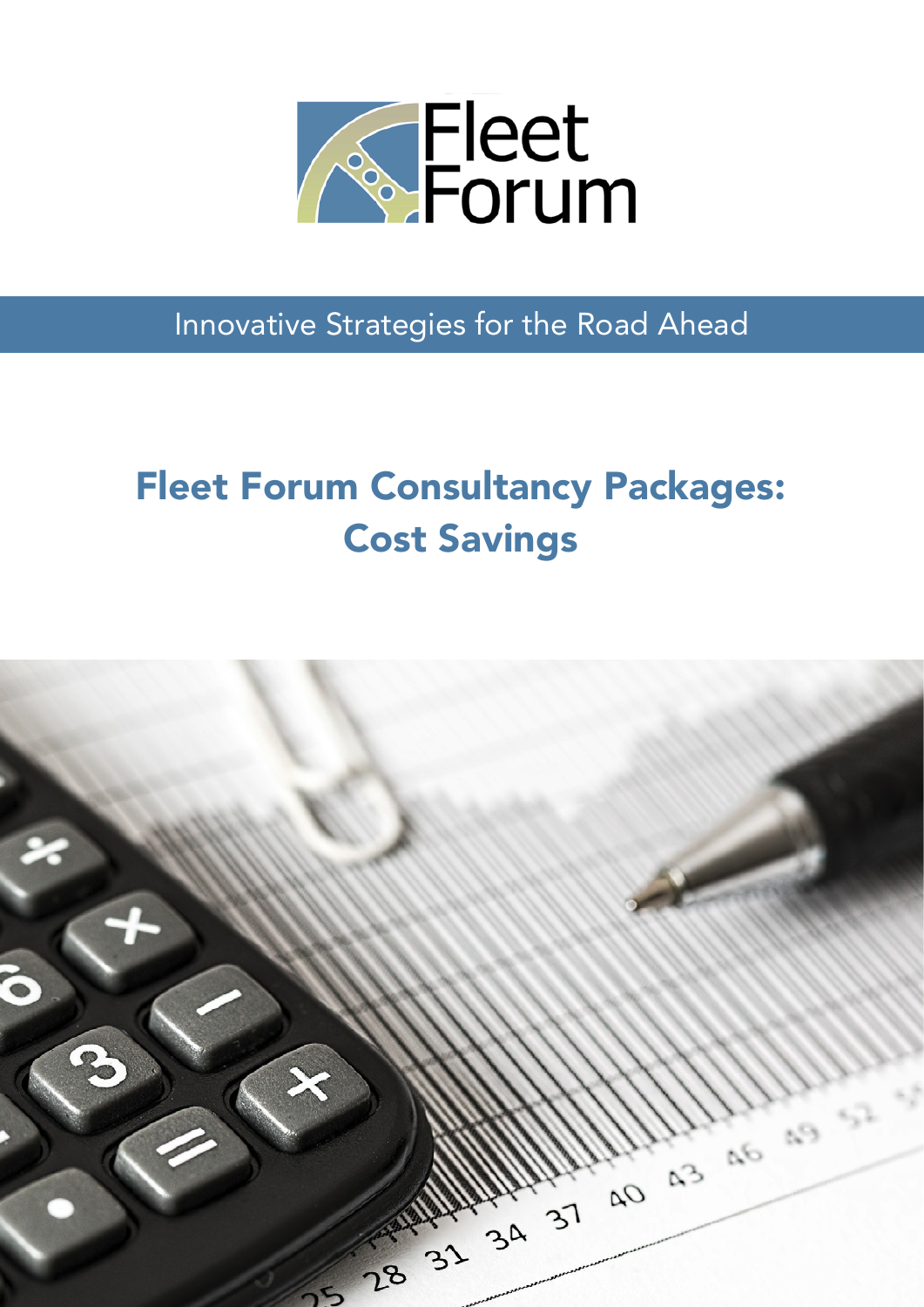

#### Now is the time to save costs. Work together with Fleet Forum to realise cost-savings!

For many organisations the Coronavirus pandemic has put immediate pressure on operational budgets. Every dollar that your organisation can save can be put towards programmes that support beneficiaries.

Fleet Forum has developed two remote consultancy packages to:

- help you analyse your fleet cost data and identify immediate cost savings;
- analyse your fleet size, identify how you can reduce and make your fleet fit for purpose in the future.

Fleet Forum expert(s) will work together with you and your stakeholders remotely for three days to analyse the costs related to your fleet and identify short and mid-term cost savings and to determine actions to realise the cost-savings. The deliverable in this consultancy is to identify short and mid-term cost savings. The deliverables will be presented in a slide deck.

## "We never realised that the age of our fleet had such an impact on the total costs of our fleet"

Fleet Forum will apply its 'learning approach'. We will not only endeavour to deliver tailor-made advice to the organisation's context and produce the consultancy deliverables, but also to:

- Engage the leadership of the organisation so that they feel ready to act upon the recommendations of the consultancy
- Create a learning environment so that potential "implementers" can learn from our approach by experiencing what we do

Fleet Forum will deploy the right experts for your challenge or opportunities, which means that you can tackle the challenge or seize the opportunity together with experts with different skill sets throughout the consultancy.